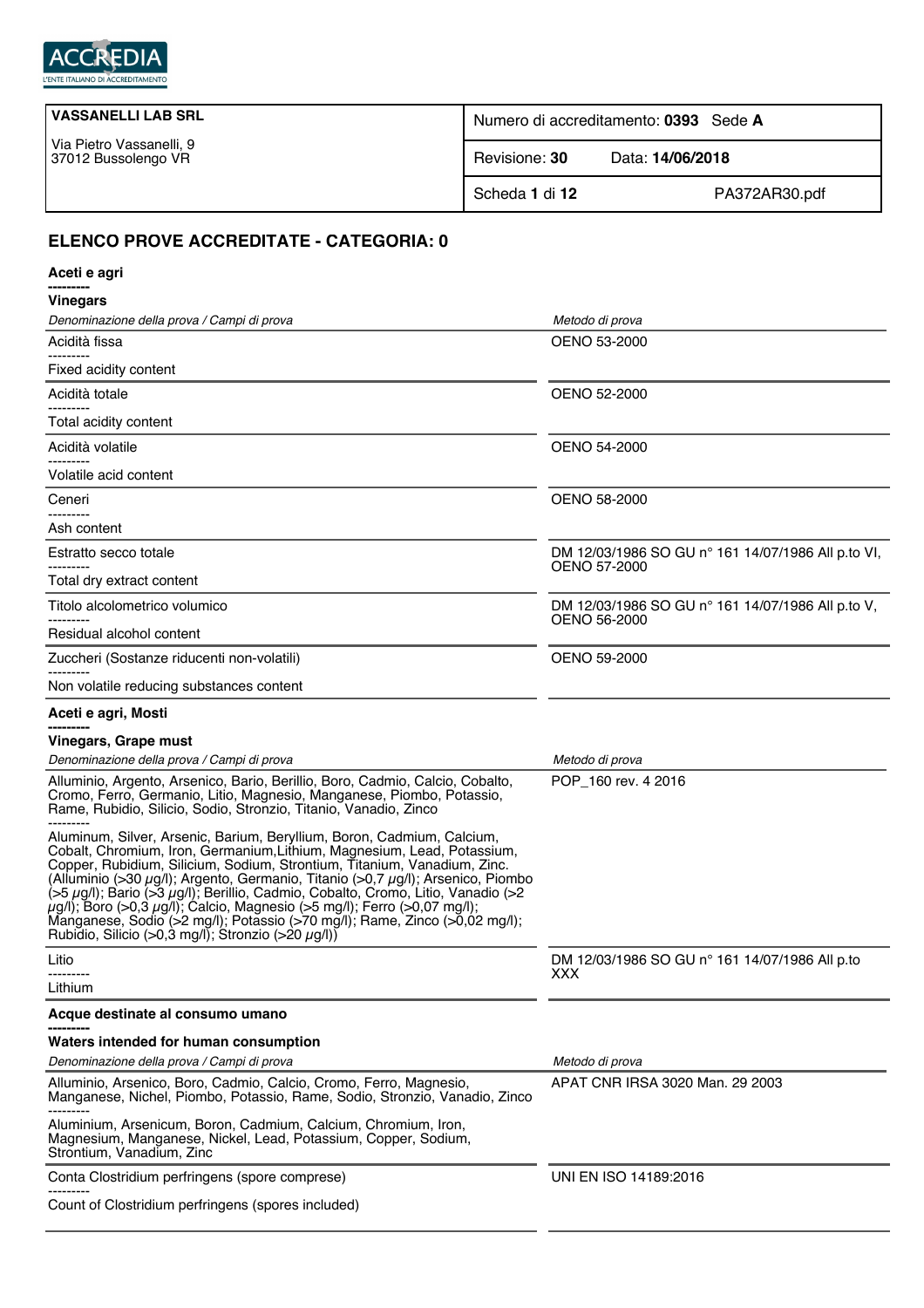

| <b>VASSANELLI LAB SRL</b>                                                                                                                                                                                                                                                                                                                                                                                                                                                                                                                                                                                                                                                                                                                                                                                                                                                                                                                                                                                                                                                                                                                                                                                                                                                                                                                                                                                                                                                                                                                                                                                                                                                                                                                                                                                                                                                                                                                                                                                                                                                                                                                                                                                                                                                                                                                                                                                                                                                                                                                                       |                | Numero di accreditamento: 0393 Sede A      |                                            |
|-----------------------------------------------------------------------------------------------------------------------------------------------------------------------------------------------------------------------------------------------------------------------------------------------------------------------------------------------------------------------------------------------------------------------------------------------------------------------------------------------------------------------------------------------------------------------------------------------------------------------------------------------------------------------------------------------------------------------------------------------------------------------------------------------------------------------------------------------------------------------------------------------------------------------------------------------------------------------------------------------------------------------------------------------------------------------------------------------------------------------------------------------------------------------------------------------------------------------------------------------------------------------------------------------------------------------------------------------------------------------------------------------------------------------------------------------------------------------------------------------------------------------------------------------------------------------------------------------------------------------------------------------------------------------------------------------------------------------------------------------------------------------------------------------------------------------------------------------------------------------------------------------------------------------------------------------------------------------------------------------------------------------------------------------------------------------------------------------------------------------------------------------------------------------------------------------------------------------------------------------------------------------------------------------------------------------------------------------------------------------------------------------------------------------------------------------------------------------------------------------------------------------------------------------------------------|----------------|--------------------------------------------|--------------------------------------------|
| Via Pietro Vassanelli, 9<br>37012 Bussolengo VR                                                                                                                                                                                                                                                                                                                                                                                                                                                                                                                                                                                                                                                                                                                                                                                                                                                                                                                                                                                                                                                                                                                                                                                                                                                                                                                                                                                                                                                                                                                                                                                                                                                                                                                                                                                                                                                                                                                                                                                                                                                                                                                                                                                                                                                                                                                                                                                                                                                                                                                 | Revisione: 30  | Data: 14/06/2018                           |                                            |
|                                                                                                                                                                                                                                                                                                                                                                                                                                                                                                                                                                                                                                                                                                                                                                                                                                                                                                                                                                                                                                                                                                                                                                                                                                                                                                                                                                                                                                                                                                                                                                                                                                                                                                                                                                                                                                                                                                                                                                                                                                                                                                                                                                                                                                                                                                                                                                                                                                                                                                                                                                 | Scheda 2 di 12 |                                            | PA372AR30.pdf                              |
| Conta Coliformi totali, Conta Escherichia coli                                                                                                                                                                                                                                                                                                                                                                                                                                                                                                                                                                                                                                                                                                                                                                                                                                                                                                                                                                                                                                                                                                                                                                                                                                                                                                                                                                                                                                                                                                                                                                                                                                                                                                                                                                                                                                                                                                                                                                                                                                                                                                                                                                                                                                                                                                                                                                                                                                                                                                                  |                | ISO 9308-1:2014 / AMD1:2016                |                                            |
| Enumeration Total Colifoms Enumeration Escherichia coli                                                                                                                                                                                                                                                                                                                                                                                                                                                                                                                                                                                                                                                                                                                                                                                                                                                                                                                                                                                                                                                                                                                                                                                                                                                                                                                                                                                                                                                                                                                                                                                                                                                                                                                                                                                                                                                                                                                                                                                                                                                                                                                                                                                                                                                                                                                                                                                                                                                                                                         |                |                                            |                                            |
| Conta Enterococchi intestinali                                                                                                                                                                                                                                                                                                                                                                                                                                                                                                                                                                                                                                                                                                                                                                                                                                                                                                                                                                                                                                                                                                                                                                                                                                                                                                                                                                                                                                                                                                                                                                                                                                                                                                                                                                                                                                                                                                                                                                                                                                                                                                                                                                                                                                                                                                                                                                                                                                                                                                                                  |                | ISO 7899-2:2000                            |                                            |
| Enumeration of intestinal enterococci                                                                                                                                                                                                                                                                                                                                                                                                                                                                                                                                                                                                                                                                                                                                                                                                                                                                                                                                                                                                                                                                                                                                                                                                                                                                                                                                                                                                                                                                                                                                                                                                                                                                                                                                                                                                                                                                                                                                                                                                                                                                                                                                                                                                                                                                                                                                                                                                                                                                                                                           |                |                                            |                                            |
| Conta microrganismi su agar a 36°C e 22°C                                                                                                                                                                                                                                                                                                                                                                                                                                                                                                                                                                                                                                                                                                                                                                                                                                                                                                                                                                                                                                                                                                                                                                                                                                                                                                                                                                                                                                                                                                                                                                                                                                                                                                                                                                                                                                                                                                                                                                                                                                                                                                                                                                                                                                                                                                                                                                                                                                                                                                                       |                | ISO 6222:1999                              |                                            |
| Enumeration micro-organisms on agar at 36 $\degree$ C and 22 $\degree$ C                                                                                                                                                                                                                                                                                                                                                                                                                                                                                                                                                                                                                                                                                                                                                                                                                                                                                                                                                                                                                                                                                                                                                                                                                                                                                                                                                                                                                                                                                                                                                                                                                                                                                                                                                                                                                                                                                                                                                                                                                                                                                                                                                                                                                                                                                                                                                                                                                                                                                        |                |                                            |                                            |
| Acque naturali e di scarico                                                                                                                                                                                                                                                                                                                                                                                                                                                                                                                                                                                                                                                                                                                                                                                                                                                                                                                                                                                                                                                                                                                                                                                                                                                                                                                                                                                                                                                                                                                                                                                                                                                                                                                                                                                                                                                                                                                                                                                                                                                                                                                                                                                                                                                                                                                                                                                                                                                                                                                                     |                |                                            |                                            |
| Natural water, Waste water                                                                                                                                                                                                                                                                                                                                                                                                                                                                                                                                                                                                                                                                                                                                                                                                                                                                                                                                                                                                                                                                                                                                                                                                                                                                                                                                                                                                                                                                                                                                                                                                                                                                                                                                                                                                                                                                                                                                                                                                                                                                                                                                                                                                                                                                                                                                                                                                                                                                                                                                      |                |                                            |                                            |
| Denominazione della prova / Campi di prova                                                                                                                                                                                                                                                                                                                                                                                                                                                                                                                                                                                                                                                                                                                                                                                                                                                                                                                                                                                                                                                                                                                                                                                                                                                                                                                                                                                                                                                                                                                                                                                                                                                                                                                                                                                                                                                                                                                                                                                                                                                                                                                                                                                                                                                                                                                                                                                                                                                                                                                      |                | Metodo di prova                            |                                            |
| pH                                                                                                                                                                                                                                                                                                                                                                                                                                                                                                                                                                                                                                                                                                                                                                                                                                                                                                                                                                                                                                                                                                                                                                                                                                                                                                                                                                                                                                                                                                                                                                                                                                                                                                                                                                                                                                                                                                                                                                                                                                                                                                                                                                                                                                                                                                                                                                                                                                                                                                                                                              |                | APAT CNR IRSA 2060 Man 29 2003             |                                            |
| Alimenti di origine vegetale e loro trasformati, piante e parti di piante (foglie)                                                                                                                                                                                                                                                                                                                                                                                                                                                                                                                                                                                                                                                                                                                                                                                                                                                                                                                                                                                                                                                                                                                                                                                                                                                                                                                                                                                                                                                                                                                                                                                                                                                                                                                                                                                                                                                                                                                                                                                                                                                                                                                                                                                                                                                                                                                                                                                                                                                                              |                |                                            |                                            |
| Food of plant origin and their processed products, parts of plants (leaves)                                                                                                                                                                                                                                                                                                                                                                                                                                                                                                                                                                                                                                                                                                                                                                                                                                                                                                                                                                                                                                                                                                                                                                                                                                                                                                                                                                                                                                                                                                                                                                                                                                                                                                                                                                                                                                                                                                                                                                                                                                                                                                                                                                                                                                                                                                                                                                                                                                                                                     |                |                                            |                                            |
|                                                                                                                                                                                                                                                                                                                                                                                                                                                                                                                                                                                                                                                                                                                                                                                                                                                                                                                                                                                                                                                                                                                                                                                                                                                                                                                                                                                                                                                                                                                                                                                                                                                                                                                                                                                                                                                                                                                                                                                                                                                                                                                                                                                                                                                                                                                                                                                                                                                                                                                                                                 |                | Metodo di prova                            |                                            |
|                                                                                                                                                                                                                                                                                                                                                                                                                                                                                                                                                                                                                                                                                                                                                                                                                                                                                                                                                                                                                                                                                                                                                                                                                                                                                                                                                                                                                                                                                                                                                                                                                                                                                                                                                                                                                                                                                                                                                                                                                                                                                                                                                                                                                                                                                                                                                                                                                                                                                                                                                                 |                | CVUA EU RL-SRM QuPPe Vers 9.3 met 3 2017   |                                            |
| Denominazione della prova / Campi di prova<br>Amitrole, Chlormequat, Daminozid, Mepiquat, Ethylenethiourea (ETU),<br>Propylenethiourea (PTU)<br>Cadusafos, Captan (Sum of captan and THPI, expressed as captan), Captan,<br>Tetrahydrophthalimide, Carbaryl, Carbendazim and benomyl (sum of benomyl<br>and carbendazim expressed as carbendazim), Carbendazim, Benomyl,<br>Carbofuran (sum of carbofuran (including any carbofuran generated from<br>carbosulfan, benfuracarb or furathiocarb) and 3-OH carbofuran expressed as<br>carbofuran), Carbofuran, 3-Hydroxy-Carbofuran, Carbophenothion, Carboxin,<br>Carfentrazone-ethyl (determined as carfentrazone and expressed as<br>carfentrazone-ethyl), Carfentrazone, Carfentrazone-ethyl, Chlordane (sum of<br>cis- and trans-chlordane), Chlorfenson, Chlorfenvinphos, Chlorantraniprole,<br>Chloridazon, Chlorfluazuron, Chlorothalonil, Chlorotoluron, Chloroxuron,<br>Chlorpropham, Chlorpyrifos-ethyl, Chlorpyrifos-methyl, Chlorsulfuron,<br>Chlorthal-dimethyl, Chlorthiamid, Chlorthiophos, Chlozolinate, Clethodim (sum<br>of Sethoxydim and Clethodim including degradation products calculated as<br>Sethoxydim), Clethodim, Sethoxydim, Clodinafop and its S-isomers,<br>expressed as clodinafop, Clodinafop-propargyl, Clofentezine, Clomazone,<br>Clopyralid, Cloquintocet-mexyl, Clothianidin, Coumaphos, Cyanazine,<br>Cyantraniliprole, Cyazofamid, Cycloate, Cycloxydim including degradation and<br>reaction products which can be determined as 3-(3-thianyl)glutaric acid<br>S-dioxide (BH 517-TGSO2) and/or 3-hydroxy-3-(3-thianyl)glutaric acid<br>S-dioxide (BH 517-5-OH-TGSO2) or methyl esters thereof, calculated in total<br>as cycloxydim, Cycloxydim, 3-hydroxy-3-(3-thianyl)glutaric acid S-dioxide (BH<br>517-5-OH-TGSO2), 3-(3-thianyl)glutaric acid S-dioxide (BH 517-TGSO2),<br>Cycluron, Cyflufenamid: sum of cyflufenamid (Z-isomer) and its E-isomer,<br>Cyfluthrin (cyfluthrin including other mixtures of constituent isomers (sum of<br>isomers)), Cyfluthrin, Cyhalofop-butyl, Lambda-Cyhalothrin, Cyhexatin,<br>Cymoxanil, Cypermethrin (cypermethrin including other mixtures of constituent<br>isomers (sum of isomers)), alpha-Cypermethrin, beta-Cypermethrin,<br>zeta-Cypermethrin, Cyproconazole, Cyprodinil, Cyprosulfamide, Cyromazine,<br>Dazomet, DDT (sum of p,p'-DDT, o,p'-DDT, p-p'-DDE and p,p'-TDE (DDD)<br>expressed as DDT), $o, p'$ -DDD, $p, p'$ -DDD, $o, p'$ -DDE, $p, p'$ -DDE, $o, p'$ -DDT,<br>p,p'-DDT, DEET (N,N-Diethyl-M-Toluamid) |                | UNI EN 15662:2009                          |                                            |
| Diguat, Paraguat                                                                                                                                                                                                                                                                                                                                                                                                                                                                                                                                                                                                                                                                                                                                                                                                                                                                                                                                                                                                                                                                                                                                                                                                                                                                                                                                                                                                                                                                                                                                                                                                                                                                                                                                                                                                                                                                                                                                                                                                                                                                                                                                                                                                                                                                                                                                                                                                                                                                                                                                                |                |                                            | CVUA EU RL-SRM QuPPe Vers 9.3 met 4.1 2017 |
| Ethephon, Glyphosate, Aminomethyl phosphonic acid (AMPA), Fosetyl,<br>Phosphorous acid, Fosetyl-AI (sum of fosetyl, phosphonic acid and their salts,<br>expressed as fosetyl), Maleic hydrazide, Chlorate, Perchlorate                                                                                                                                                                                                                                                                                                                                                                                                                                                                                                                                                                                                                                                                                                                                                                                                                                                                                                                                                                                                                                                                                                                                                                                                                                                                                                                                                                                                                                                                                                                                                                                                                                                                                                                                                                                                                                                                                                                                                                                                                                                                                                                                                                                                                                                                                                                                          |                | CVUA EU RL-SRM QuPPe Vers 9.3 met 1.3 2017 |                                            |
| Morpholine, Diethanolamine, Triethanolamine                                                                                                                                                                                                                                                                                                                                                                                                                                                                                                                                                                                                                                                                                                                                                                                                                                                                                                                                                                                                                                                                                                                                                                                                                                                                                                                                                                                                                                                                                                                                                                                                                                                                                                                                                                                                                                                                                                                                                                                                                                                                                                                                                                                                                                                                                                                                                                                                                                                                                                                     |                | CVUA EU RL-SRM QuPPe Vers 9.3 met 7 2017   |                                            |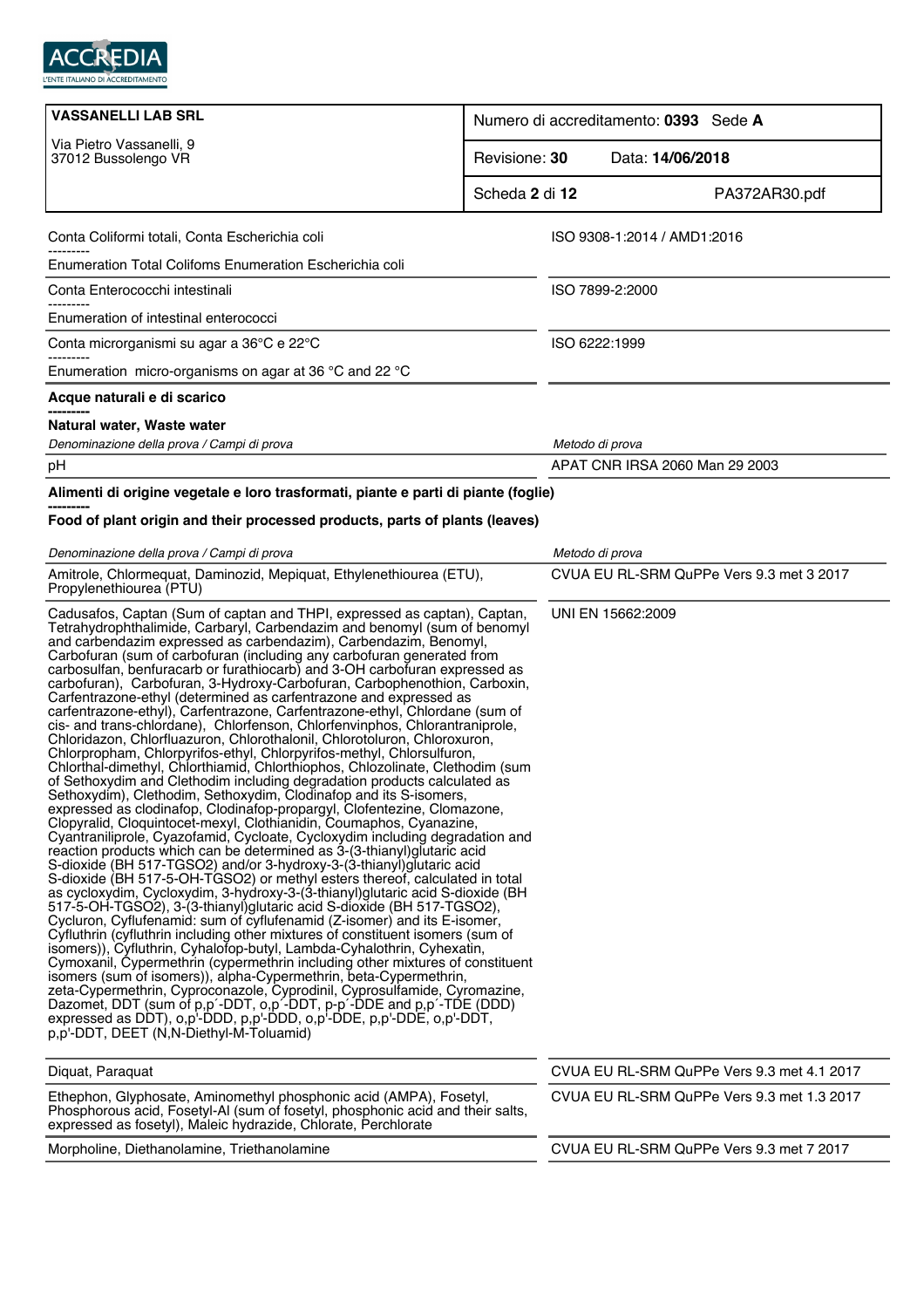

| <b>VASSANELLI LAB SRL</b>                       | Numero di accreditamento: 0393 Sede A |                  |
|-------------------------------------------------|---------------------------------------|------------------|
| Via Pietro Vassanelli, 9<br>37012 Bussolengo VR | Revisione: 30                         | Data: 14/06/2018 |
|                                                 | Scheda 3 di 12                        | PA372AR30.pdf    |

## **Alimenti di origine vegetale e loro trasformati, piante e parti di piante (foglie)**

## **--------- Food of plant origin and their processed derivatives, parts of plants (leaves)**

| Denominazione della prova / Campi di prova                                                                                                                                                                                                                                                                                                                                                                                                                                                                                                                                                                                                                                                                                                                                                                                                                                                                                                                                                                                                                                                                                                                                                                                                                                                                                                                                                                                                                                                                                                                                                                                                                                                                                                                                                                                                                                                                                                                                                                                                                                                                                                                                                                                                                                                                                                                                                                   | Metodo di prova   |
|--------------------------------------------------------------------------------------------------------------------------------------------------------------------------------------------------------------------------------------------------------------------------------------------------------------------------------------------------------------------------------------------------------------------------------------------------------------------------------------------------------------------------------------------------------------------------------------------------------------------------------------------------------------------------------------------------------------------------------------------------------------------------------------------------------------------------------------------------------------------------------------------------------------------------------------------------------------------------------------------------------------------------------------------------------------------------------------------------------------------------------------------------------------------------------------------------------------------------------------------------------------------------------------------------------------------------------------------------------------------------------------------------------------------------------------------------------------------------------------------------------------------------------------------------------------------------------------------------------------------------------------------------------------------------------------------------------------------------------------------------------------------------------------------------------------------------------------------------------------------------------------------------------------------------------------------------------------------------------------------------------------------------------------------------------------------------------------------------------------------------------------------------------------------------------------------------------------------------------------------------------------------------------------------------------------------------------------------------------------------------------------------------------------|-------------------|
| 2-Naphthoxyacetic acid (NOA), 2-phenylphenol, 2,4-D, 2,4-D (sum of 2,4-D, its<br>salts, its esters and its conjugates, expressed as 2,4-D), 2,4-DB, 2,4-DB (sum<br>of 2,4-DB, its salts, its esters and its conjugates, expressed as 2,4-DB),<br>2.4-Dimethylanilin, 2.4.5-T, 4-chloro-3-methylphenol (4-Chloro-m-cresol),<br>6-Benzyladenine, Abamectin (sum of avermectin), Avermectin B1a,<br>Avermectin B1a delta-8.9 isomer, Avermectin B1b, Acephate, Acequinocyl,<br>Acetamiprid, Acetochlor, Acibenzolar- S- methyl (sum of acibenzolar- S-<br>methyl and acibenzolar acid (free and conjugated), expressed as acibenzolar-<br>S- methyl), Acibenzolar acid, Acibenzolar-S-methyl, Aclonifen, Acrinathrin,<br>Alachlor, Aldicarb (sum of aldicarb, its sulfoxide and its sulfone, expressed as<br>aldicarb), Aldicarb, Aldicarb-sulfone, Aldicarb-sulfoxide, Aldrin and Dieldrin<br>(Aldrin and dieldrin combined expressed as dieldrin), Aldrin, Dieldrin,<br>Ametoctradin, Ametryn, Amidosulfuron, Amisulbrom, Amitraz (amitraz<br>including the metabolites containing the 2,4 -dimethylaniline moiety expressed<br>as amitraz), Amitraz, 2,4-Dimethylanilin, 2,4-Dimethylphenylformamide (DMF),<br>N-2,4-Dimethylphenyl-N-methylformamidine (DMPF), Anthraquinone, Atrazine,<br>Desethyl-Atrazine, Desisopropyl-Atrazine, Azadirachtin, Azimsulfuron,<br>Azinphos-ethyl, Azinphos-methyl, Azocyclotin and Cyhexatin (sum of<br>azocyclotin and cyhexatin expressed as cyhexatin), Azocyclotin, Azoxystrobin,<br>Beflubutamid, Benfuracarb, Benalaxyl, Bendiocarb, Benfluralin,<br>Bensufuron-methyl, Bentazon, Benthiavalicarb-Isopropyl, Benzalkonium<br>chloride (mixture of alkylbenzyldimethylammonium chlorides with alkyl chain<br>lengths of C8, C10, C12, C14, C16 and C18), Benzalkonium Chloride n-C8,<br>Benzalkonium Chloride n-C10, Benzalkonium Chloride n-C12, Benzalkonium<br>Chloride n-C14, Benzalkonium Chloride n-C16, Benzalkonium Chloride n-C18,<br>Benzoximate, Benzoylprop-ethyl, Bifenazate (sum of bifenazate plus<br>bifenazate-diazene expressed as bifenazate), Bifenazate, Bifenazate-diazene,<br>Bifenox, Bifenthrin, Bispyribac-sodium, Bitertanol, Bixafen, Boscalid, Bromacil,<br>Bromadiolone, Bromophos-ethyl, Bromophos-methyl, Bromopropylate,<br>Bromoxynil and its salts, expressed as bromoxynil, Bromoxynil,<br>Bromuconazole, Bupirimate, Buprofezin | UNI EN 15662:2009 |
| Alimenti di origine vegetale e loro trasformati, piante e parti di piante (foglie)                                                                                                                                                                                                                                                                                                                                                                                                                                                                                                                                                                                                                                                                                                                                                                                                                                                                                                                                                                                                                                                                                                                                                                                                                                                                                                                                                                                                                                                                                                                                                                                                                                                                                                                                                                                                                                                                                                                                                                                                                                                                                                                                                                                                                                                                                                                           |                   |

## **--------- Food of plant origin and their processed derivatives, parts of plants (leaves)**

Denominazione della prova / Campi di prova Metodo di prova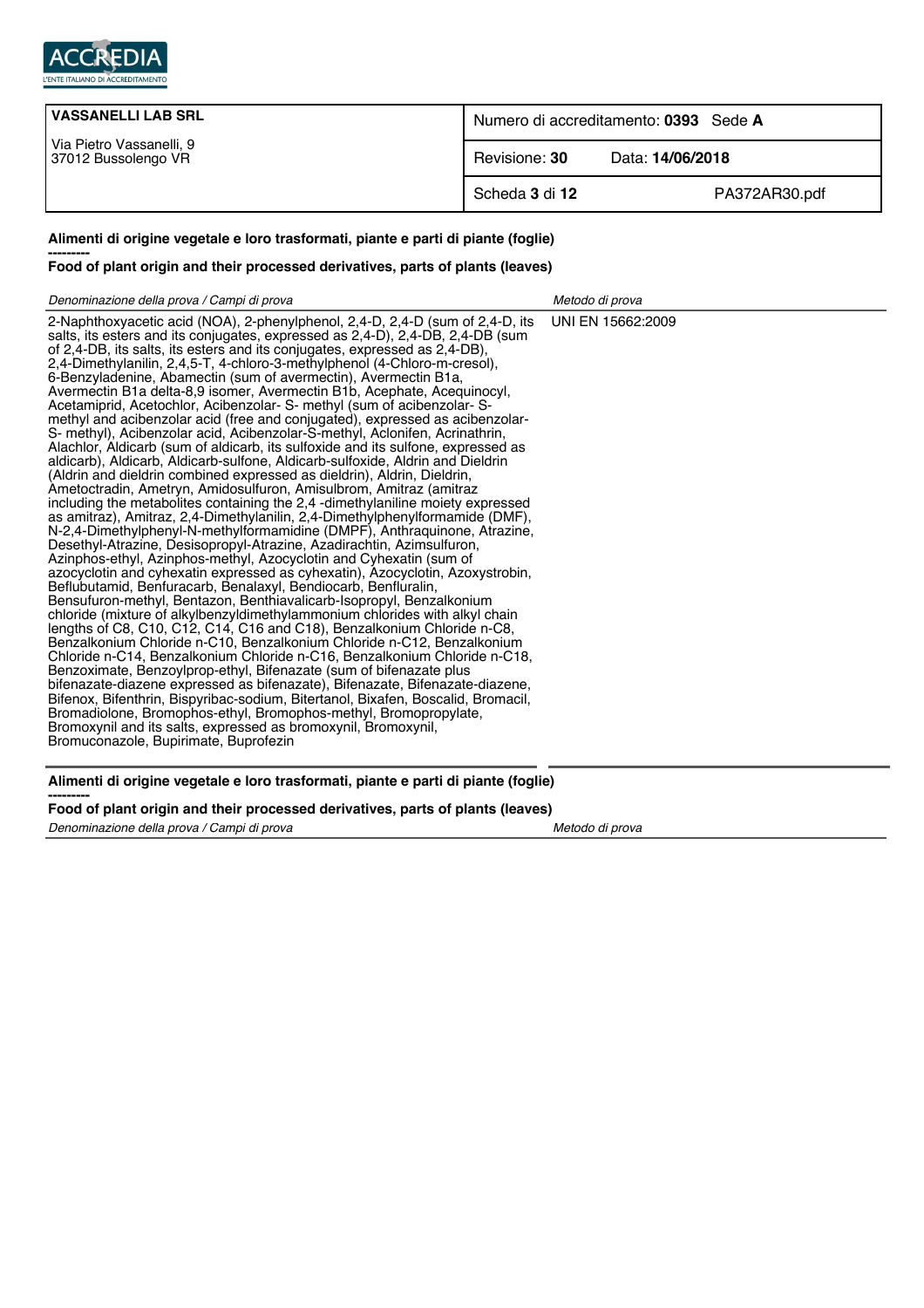

| <b>VASSANELLI LAB SRL</b>                       | Numero di accreditamento: 0393 Sede A |                  |
|-------------------------------------------------|---------------------------------------|------------------|
| Via Pietro Vassanelli, 9<br>37012 Bussolengo VR | Revisione: 30                         | Data: 14/06/2018 |
|                                                 | Scheda 4 di 12                        | PA372AR30.pdf    |

Deltamethrin, Demeton-S-methyl, Desmedipham, Diallate, Diazinon, Dicamba, Dichlobenil, Dichlofenthion, Dichlorprop (2,4-DP), Dichlorvos, Diclobutrazol, Diclofop-methyl, Dicloran, Dicofol (sum of p, p´ and o,p´ isomers), Didecyldimethylammonium chloride (mixture of alkyl-quaternary ammonium salts with alkyl chain lengths of C8, C10 and C12), DDAC-C8, DDAC-C10, DDAC-C12, Diethofencarb, Difenacoum, Difenoconazole, Diflubenzuron, Diflufenican, Dimefox, Dimethenamid, Dimethoate (sum of dimethoate and omethoate expressed as dimethoate), Dimethoate, Omethoate, Dimethomorph, Dimoxistrobin, Diniconazole, Dinocap, Dioxacarb, Diphenamid, Diphenylamine, Disulfoton (sum of disulfoton, disulfoton sulfoxide and disulfoton sulfone expressed as disulfoton), Disulfuton, Disulfoton-sulfone, Disulfoton-sulfoxide, Ditalimfos, Dithianon, Diuron, Dodemorph, Dodine, Emamectin benzoate B1a, Endosulfan (sum of alpha- and beta-isomers and endosulfan-sulphate expresses as endosulfan), Endosulfan-alpha, Endosulfan-beta, Endosulfan-sulphate, EPN, Epoxiconazole, Etaconazole, Ethalfluralin, Ethiofencarb, Ethion, Ethirimol, Ethofumesate, Ethoprophos, Ethoxyquin, Etofenprox, Etoxazole, Etridiazole, Etrimfos, Famoxadone, Fenamidone, Fenamiphos (sum of fenamiphos and its sulphoxide and sulphone expressed as fenamiphos), Fenamiphos, Fenamiphos-sulphone, Fenamiphos-sulphoxide, Fenarimol, Fenazaquin, Fenbuconazole, Fenbutatin oxide, Fenchlorphos, Fenclorim, Fenhexamid, Fenitrothion, Fenothiocarb, Fenoxaprop-P-ethyl, Fenoxycarb, Fenpropathrin, Fenpropidin, Fenpropimorph, Fenpyrazamine, Fenpyroximate, Fenson, Fenthion (fenthion and its oxigen analogue, their sulfoxides and sulfone expressed as parent), Fenthion, Fenthion-oxon, Fenthion-oxonsufoxide, Fenthion-oxonsulfone, Fenthion-sulfone, Fenthion-sulfoxide, Fenvalerate (any ratio of constituent isomers (RR, SS, RS & SR) including esfenvalerate), Fenvalerate and Esfenvalerate (Sum of RR & SS isomers), Fenvalerate and Esfenvalerate (Sum of RS & SR isomers), Fipronil (sum fipronil + sulfone metabolite (MB46136) expressed as fipronil), Fipronil, Fipronil-sulfone, Flamprop-M-isopropyl, Flazasulfuron, Flonicamid: sum of flonicamid, TFNA and TFNG expressed as flonicamid, Flonicamid UNI EN 15662:2009 Mecoprop-p (MCPP-P), Mepanipyrim, Mepiquat, Mepronil, Meptyldinocap (sum of 2,4 DNOPC and 2,4 DNOP expressed as meptyldinocap), Meptyldinocap (2,4 DNOPC), 2,4-DNOP-6-Meptyl (2,4 DNOP), Mesosulfuron-methyl, Mesotrione, Metaldehyde, Metconazole, Metaflumizone, Metalaxyl, Metamitron, Metazachlor, Methamidophos, Methidathion, Methiocarb (sum of methiocarb and methiocarb sulfoxide and sulfone, expressed as methiocarb), Methiocarb, Methiocarb-sulfone, Methiocarb-sulfoxide, Metolachlor and S-metolachlor (metolachlor including other mixtures of constituent isomers including S-metolachlor (sum of isomers)), Methomyl and Thiodicarb (sum of methomyl and thiodicarb expressed as methomyl), Methomyl, Thiodicarb, Methoxyfenozide, Metobromuron, Metolcarb, Metoxuron, Metrafenone, Metribuzin, Metsulfuron-methyl, Mevinphos (sum of E- and Z-isomers), Mevinphos, Milbemectin (sum of milbemycin A4 and milbemycin A3, expressed as milbemectin), Milbemycin-A3, Milbemycin-A4, Monocrotophos, Monolinuron, Monouron, Myclobutanil, Naled, Naphthylacetamide and 1-naphthylacetic acid (sum of 1-naphthylacetamide and 1-naphthylacetic acid and its salts, expressed as 1-naphythlacetic acid), 1-Naphthylacetic acid (NAA), Naphthalene acetamide (NAD), Napropamide, Nicosulfuron, Nitenpyram, Nitrofen, Nuarimol, Orthosulfamuron, Oxadiazon, Oxadixyl, Oxamyl, Oxasulfuron, Oxydemeton-methyl (sum of oxydemeton-methyl and demeton-S-methylsulfone expressed as oxydemeton-methyl), Demeton-S-methylsulfone, Demeton-S-methylsulfoxide, Oxyfluorfen, Paclobutrazol, Paraoxon, Parathion, Parathion-methyl (sum of Parathion-methyl and paraoxon-methyl expressed as Parathion-methyl), Parathion-methyl , Paraoxon-methyl, Pencycuron, Penconazole, Pendimethalin, Penoxulam, Penthiopyrad, Permethrin (sum of isomers), Perthan, Pethoxamid, Phenmedipham, Phenthoate, Phorate (sum of phorate, its oxygen analogue and their sulfones expressed as phorate), Phorate, Phorate-oxon, Phorate-sulfone, Phorate-sulfoxide, Phosalone, Phosphamidon, Phosmet (phosmet and phosmet oxon expressed as phosmet), Phosmet, Phosmet-oxon, Phoxim, Picloram, Picolinafen, Picoxystrobin UNI EN 15662:2009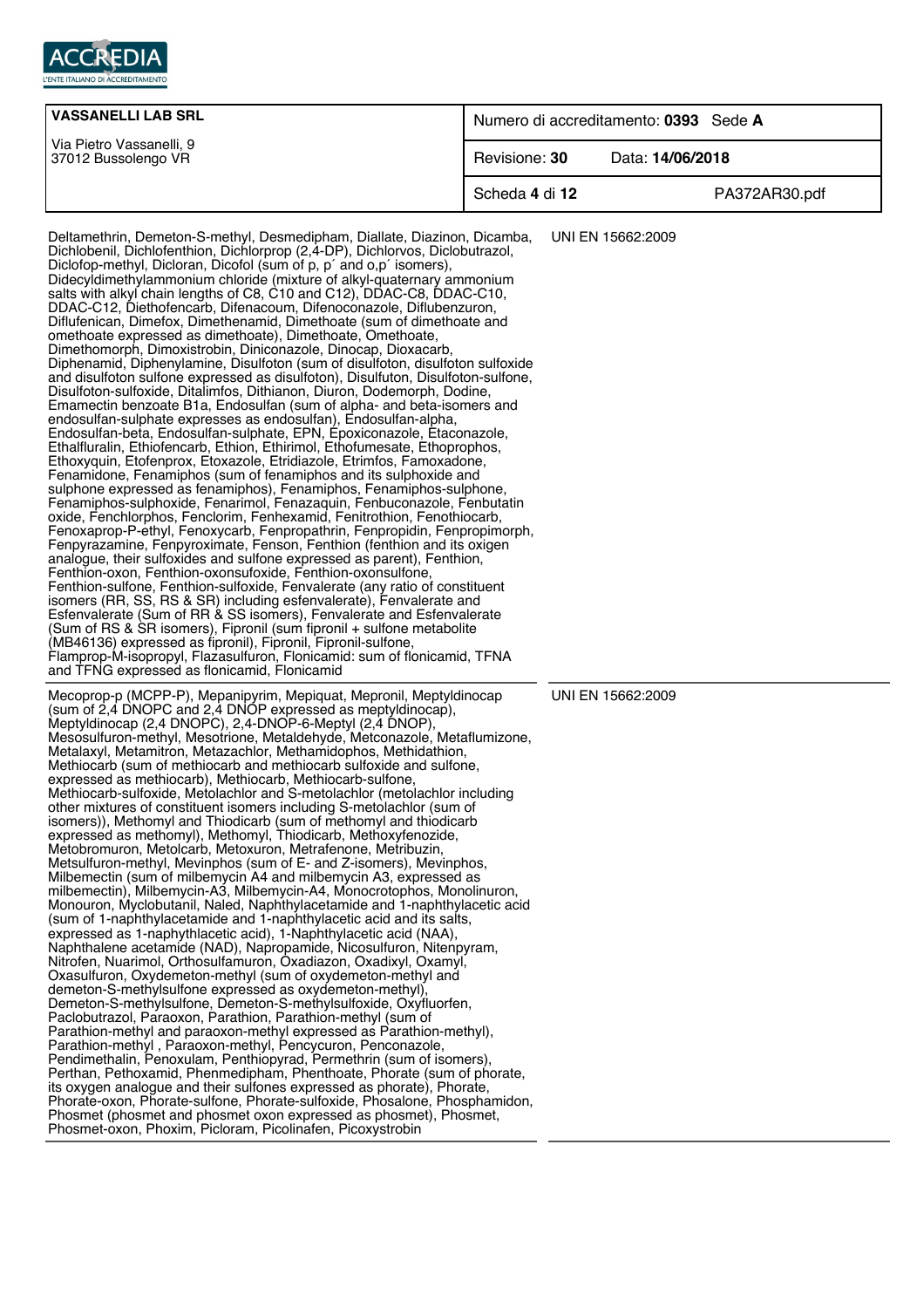

| <b>VASSANELLI LAB SRL</b>                                                                                                                                                                                                                                                                                                                                                                                                                                                                                                                                                                                                                                                                                                                                                                                                                                                                                                                                                                                                                                                                                                                                                                                                                                                                                                                                                                                                                                                                                                                                                                                                                                                                                                                                                                                                                                                                                                                                                                                                                                                                                                            |                | Numero di accreditamento: 0393 Sede A |               |
|--------------------------------------------------------------------------------------------------------------------------------------------------------------------------------------------------------------------------------------------------------------------------------------------------------------------------------------------------------------------------------------------------------------------------------------------------------------------------------------------------------------------------------------------------------------------------------------------------------------------------------------------------------------------------------------------------------------------------------------------------------------------------------------------------------------------------------------------------------------------------------------------------------------------------------------------------------------------------------------------------------------------------------------------------------------------------------------------------------------------------------------------------------------------------------------------------------------------------------------------------------------------------------------------------------------------------------------------------------------------------------------------------------------------------------------------------------------------------------------------------------------------------------------------------------------------------------------------------------------------------------------------------------------------------------------------------------------------------------------------------------------------------------------------------------------------------------------------------------------------------------------------------------------------------------------------------------------------------------------------------------------------------------------------------------------------------------------------------------------------------------------|----------------|---------------------------------------|---------------|
| Via Pietro Vassanelli, 9<br>37012 Bussolengo VR                                                                                                                                                                                                                                                                                                                                                                                                                                                                                                                                                                                                                                                                                                                                                                                                                                                                                                                                                                                                                                                                                                                                                                                                                                                                                                                                                                                                                                                                                                                                                                                                                                                                                                                                                                                                                                                                                                                                                                                                                                                                                      | Revisione: 30  | Data: 14/06/2018                      |               |
|                                                                                                                                                                                                                                                                                                                                                                                                                                                                                                                                                                                                                                                                                                                                                                                                                                                                                                                                                                                                                                                                                                                                                                                                                                                                                                                                                                                                                                                                                                                                                                                                                                                                                                                                                                                                                                                                                                                                                                                                                                                                                                                                      | Scheda 5 di 12 |                                       | PA372AR30.pdf |
| Piperonyl butoxide, Pirimicarb, Desmethyl-pirimicarb, Pirimiphos-ethyl,<br>Pirimiphos-methyl, Prochloraz (sum of prochloraz and its metabolites<br>containing the 2,4,6-Trichlorophenol moiety expressed as prochloraz),<br>Prochloraz, 2,4,6-Trichlorophenol, Procymidone, Profenofos, Profoxydim,<br>Prohexadione (prohexadione (acid) and its salts expressed as<br>prohexadione-calcium), Promecarb, Prometon, Prometryn, Propachlor,<br>Propamocarb (Sum of propamocarb and its salts, expressed as propamocarb),<br>Propanil, Propaquizafop, Propargite, Propazine, Propetamphos, Propham,<br>Propiconazole, Propoxur, Propoxycarbazone, Propyzamide, Proquinazid,<br>Prosulfocarb, Prosulfuron, Prothioconazole, Prothioconazole Desthio,<br>Prothiofos, Pymetrozine, Pyraclostrobin, Pyraflufen-ethyl, Pyrazophos,<br>Pyrethrins, Pyridaben, Pyridalyl, Pyridaphenthion, Pyridate, Pyrifenox,<br>Pyrimethanil, Pyriofenone, Pyriproxyfen, Pyroxsulam, Quinalphos, Quinclorac,<br>Quinoxyfen, Quintozene (sum of quintozene and pentachloro-aniline<br>expressed as quintozene), Quintozene, Pentachloroaniline, Quizalofop-ethyl,<br>Rimsulfuron, Rotenone, Sedaxane, Silthiofam, Simazine, Simetryn,<br>Spinetoram (XDE-175), Spinosad (spinosad, sum of spinosyn A and spinosyn<br>D), Spinosyn A, Spinosyn D, Spirodiclofen, Spiromesifen, Spirotetramat and<br>its 4 metabolites BYI08330-enol, BYI08330-ketohydroxy,<br>BYI08330-monohydroxy, and BYI08330 enol-                                                                                                                                                                                                                                                                                                                                                                                                                                                                                                                                                                                                                                                        |                | UNI EN 15662:2009                     |               |
| Spirotetramat_BYI 03380-monohydroxy, Spiroxamine, Sulcotrione, Sulfallate,<br>Sulfosulfuron, Sulfotep, Sulfoxaflor (sum of isomers), Tebuconazole,<br>Tebufenozide, Tebufenpyrad, Tebupirimifos, Tecnazene, Teflubenzuron,<br>Tefluthrin, Tembotrione, Tepraloxydim, Terbufos, Terbumeton, Terbuthylazine,<br>Terbutryn, Tetrachlorvinphos, Tetraconazole, Tetradifon, Tetramethrin,<br>Thiabendazole, Thiacloprid, Thiamethoxam, Thiencarbazone-methyl,<br>Thifensulfuron-methyl, Thiobencarb, Thionazin, Thiophanate-methyl, Thiram,<br>Tiocarbazil, Tolclofos-methyl, Tolylfluanid (Sum of tolylfluanid and<br>dimethylaminosulfotoluidide expressed as tolylfluanid), Tolylfluanid,<br>Dimethylaminosulfotoluidide (DMST), Tralkoxydim, Tralomethrin, Triadimefon<br>and triadimenol (sum of triadimefon and triadimenol), Triadimefon,<br>Triadimenol, Tri-allate, Triasulfuron, Triazamate, Triazophos,<br>Tribenuron-methyl, Trichlorfon, Triclopyr, Tricyclazole, Trifloxystrobin,<br>Triflumizole: Triflumizole and metabolite<br>FM-6-1(N-(4-chloro-2-trifluoromethylphenyl)-n-propoxyacetamidine),<br>expressed as Triflumizole, Triflumizole,<br>FM-6-1(N-(4-chloro-2-trifluoromethylphenyl)-n-propoxyacetamidine),<br>Triflumuron, Trifluralin, Triforine, Triflusulfuron methyl, Trinexapac-ethyl,<br>Triticonazole, Tritosulfuron, Valifenalate, Vamidothion, Vinclozolin, Zoxamide                                                                                                                                                                                                                                                                                                                                                                                                                                                                                                                                                                                                                                                                                                                                   |                | UNI EN 15662:2009                     |               |
| TFNA, TFNG, Florasulam, Fluazifop-P (sum of all the constituent isomers of<br>fluazifop, its esters and its conjugates, expressed as fluazifop), Fluazifop,<br>Fluazifop-P-butyl, Fluazinam, Flubendiamide, Fludioxonil, Flufenacet,<br>Flufenoxuron, Flumioxazine, Fluometuron, Fluopicolide, Fluopyram,<br>Fluoxastrobin, Fluquinconazole, Flurochloridone, Fluroxypyr (sum of<br>fluroxypyr, its salts, its esters, and its conjugates, expressed as fluroxypyr),<br>Fluroxypir, Fluroxypyr-mepthyl, Flusilazole, Flutriafol, Tau-Fluvalinate, Folpet<br>(sum of folpet and phtalimide, expressed as folpet), Folpet, Phthalimide,<br>Fonofos, Forchlorfenuron, Formetanate, Formothion, Fosthiazate, Furalaxil,<br>Furathiocarb, Giberellic acid, Halosulfuron-methyl, Haloxyfop (Sum of<br>haloxyfop, its esters, salts and conjugates expressed as haloxyfop (sum of the<br>R- and S- isomers at any ratio)), Haloxyfop-R-methyl, Heptachlor (sum of<br>heptachlor and heptachlor epoxide expressed as heptachlor), Heptachlor,<br>Cis-Heptachlorepoxid, Trans-Heptachlorepoxid, Heptenophos,<br>Hexachlorobenzene, Hexachlorocyclohexane (HCH), sum of isomers, except<br>the gamma isomer, Alpha-HCH, Beta-HCH, Delta-HCH, Epsilon-HCH,<br>Hexaconazole, Hexaflumuron, Hexythiazox, Imazalil,<br>Imazamethabenz-methyl, Imazamox, Imazaquin, Imazosulfuron, Imidacloprid,<br>Indoxacarb, lodofenphos, loxynil (sum of loxynil, its salts and its esters,<br>expressed as ioxynil), loxynil, loxynil-methyl, lpconazole, lprodione,<br>Iprovalicarb, Isodrin, Isofenphos, Isofenphos-methyl, Isopropalin, Isoproturon,<br>Isopyrazam, Isoxaben, Isoxaflutole (sum of isoxaflutole and its<br>diketonitrile-metabolite, expressed as isoxaflutole), Isoxaflutrole, Isoxaflutole<br>RPA 202248, Kresoxim-methyl, Lenacil, Lindane (Gamma-HCH), Linuron,<br>Lufenuron, Malathion (sum of malathion and malaoxon expressed as<br>malathion), Malaoxon, Malathion, Mandipropamid, Matrine, MCPA and MCPB<br>(MCPA, MCPB including their salts, esters and conjugates expressed as<br>MCPA), MCPA, MCPB, Mecarbam, Mecoprop (MCPP), |                | UNI EN 15662:2009                     |               |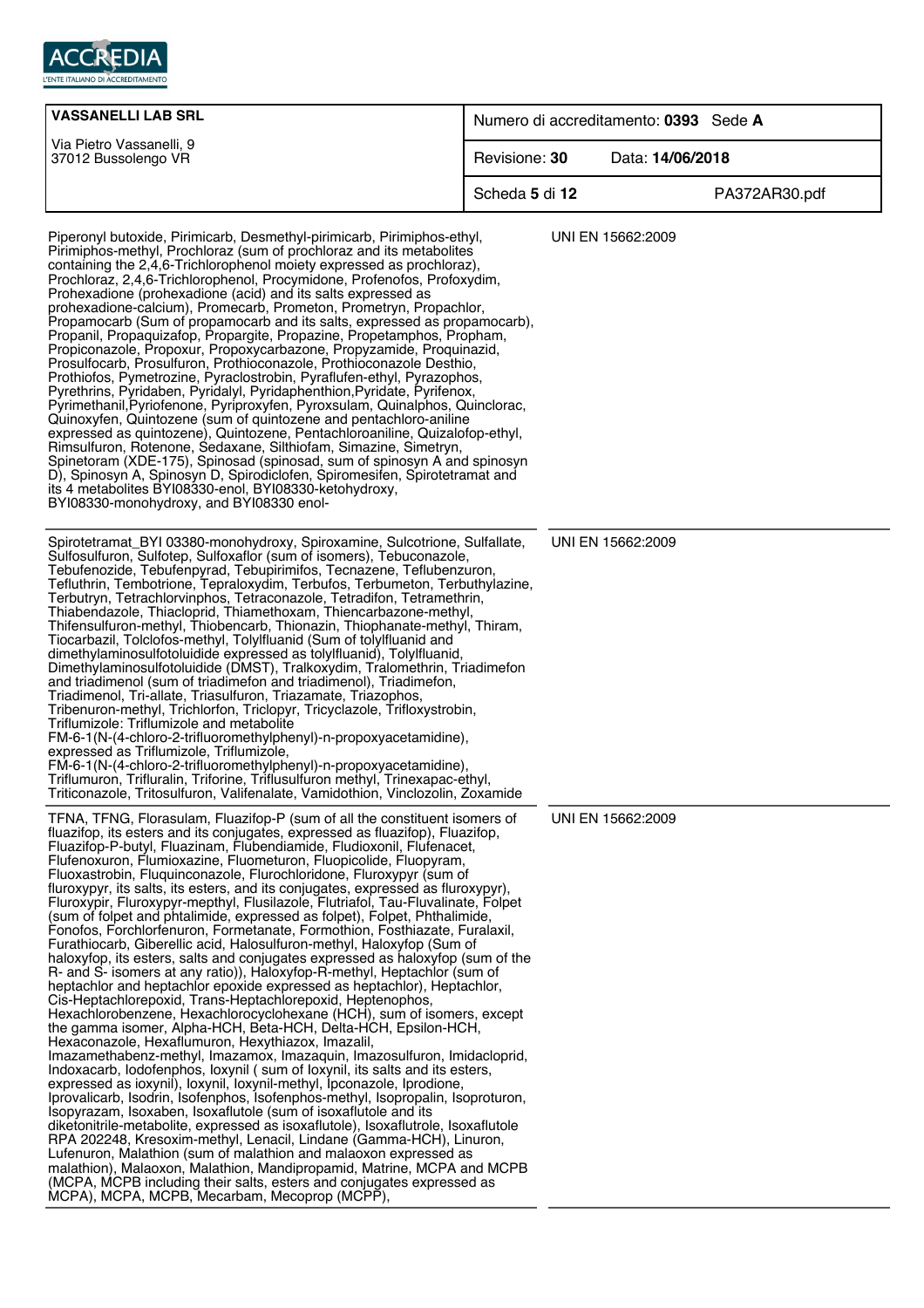

| <b>VASSANELLI LAB SRL</b>                                                                                                                                                                                                | Numero di accreditamento: 0393 Sede A |                                                                                                                    |  |
|--------------------------------------------------------------------------------------------------------------------------------------------------------------------------------------------------------------------------|---------------------------------------|--------------------------------------------------------------------------------------------------------------------|--|
| Via Pietro Vassanelli, 9<br>37012 Bussolengo VR                                                                                                                                                                          | Revisione: 30                         | Data: 14/06/2018                                                                                                   |  |
|                                                                                                                                                                                                                          | Scheda 6 di 12                        | PA372AR30.pdf                                                                                                      |  |
| Alimenti non grassi                                                                                                                                                                                                      |                                       |                                                                                                                    |  |
| Non fatty foods                                                                                                                                                                                                          |                                       |                                                                                                                    |  |
| Denominazione della prova / Campi di prova                                                                                                                                                                               |                                       | Metodo di prova                                                                                                    |  |
| Dithiocarbamates (dithiocarbamates expressed as CS2, including maneb,<br>mancozeb, metiram, propineb, thiram and ziram)                                                                                                  |                                       | UNI EN 12396-2:1999                                                                                                |  |
| <b>Bevande spiritose</b><br>----------                                                                                                                                                                                   |                                       |                                                                                                                    |  |
| <b>Spirit drinks</b>                                                                                                                                                                                                     |                                       |                                                                                                                    |  |
| Denominazione della prova / Campi di prova                                                                                                                                                                               |                                       | Metodo di prova                                                                                                    |  |
| Acidità totale, Acidità fissa, Acidità volatile<br>Total acidity, Fixed acidity, Volatile Acidity                                                                                                                        |                                       | Reg CE 2870/2000 19/12/2000 GU CE L333<br>29/12/2000 All III.3 Reg UE 635/2016 22/04/2016 GU<br>UE L108 23/04/2016 |  |
| Dibutyl phthalate (DBP), Bis (2-ethylhexyl) phthalate (DEHP), Butyl benzyl<br>phthalate (BBP), Di-isobutyl phthalate (DiBP)                                                                                              |                                       | Risoluzione OIV OENO 521 2013                                                                                      |  |
| Estratto secco totale                                                                                                                                                                                                    |                                       | OIV-MA-BS-10 R2009                                                                                                 |  |
| Total dry extract                                                                                                                                                                                                        |                                       |                                                                                                                    |  |
| Massa volumica a 20 °C e Densità relativa a 20 °C                                                                                                                                                                        |                                       | OIV-MA-BS-06 R2009                                                                                                 |  |
| Density (20°C)                                                                                                                                                                                                           |                                       |                                                                                                                    |  |
| Sostanze volatili e metanolo (Metanolo, 1-Propanolo, 2-Metil, 1-Propanolo,<br>2-Metil, 1-Butanolo, 3-Metil, 1-Butanolo, Acetato di etile, 1-Butanolo,<br>2-Butanolo, Acetaldeide, Acetale)                               |                                       | Reg CE 2870/2000 19/12/2000 GU CE L333<br>29/12/2000 All III                                                       |  |
| Volatile substances and methanol (Methanol, Propan-1-ol,<br>2-methylpropan-1-ol, 2-methyl-butan-1-ol, 3-methyl-butan-1-ol, Ethyl acetate,<br>butan-1-ol, butan-2-ol, ethanal (acetaldehyde), 1,1-diethoxyethane (acetal) |                                       |                                                                                                                    |  |
| Titolo alcolometrico volumico                                                                                                                                                                                            |                                       | Reg CE 2870/2000 19/12/2000 GU CE L333                                                                             |  |
| Real alcoholic strength                                                                                                                                                                                                  |                                       | 29/12/2000 All I App I + App II met B                                                                              |  |
| Birra                                                                                                                                                                                                                    |                                       |                                                                                                                    |  |
| Beer                                                                                                                                                                                                                     |                                       |                                                                                                                    |  |
| Denominazione della prova / Campi di prova                                                                                                                                                                               |                                       | Metodo di prova                                                                                                    |  |
| Acidità totale                                                                                                                                                                                                           |                                       | DM 21/09/1970 SO GU nº 105 28/04/1971 Met 8                                                                        |  |
| Total acidity                                                                                                                                                                                                            |                                       |                                                                                                                    |  |
| Acidità volatile                                                                                                                                                                                                         |                                       | DM 21/09/1970 SO GU n° 105 28/04/1971 Met 9                                                                        |  |
| <b>Volatile Acidity</b>                                                                                                                                                                                                  |                                       |                                                                                                                    |  |
| Ceneri e alcalinità delle ceneri                                                                                                                                                                                         |                                       | DM 21/09/1970 SO GU n° 105 28/04/1971 Met 10                                                                       |  |
| Ash and Alkalinity of ash                                                                                                                                                                                                |                                       |                                                                                                                    |  |
| Estratto (da calcolo)                                                                                                                                                                                                    |                                       | DM 21/09/1970 SO GU nº 105 28/04/1971 Met 6                                                                        |  |
| Extract (by calculation)                                                                                                                                                                                                 |                                       |                                                                                                                    |  |
| Grado alcolico<br>-------                                                                                                                                                                                                |                                       | DM 21/09/1970 SO GU nº 105 28/04/1971 Met 5                                                                        |  |
| Alcoholic strength                                                                                                                                                                                                       |                                       |                                                                                                                    |  |
| Grado saccarometrico (da calcolo)                                                                                                                                                                                        |                                       | DM 21/09/1970 SO GU nº 105 28/04/1971 Met 7                                                                        |  |
| Original Exctract (Plato - by calculation)                                                                                                                                                                               |                                       |                                                                                                                    |  |
| Limpidità                                                                                                                                                                                                                |                                       | DM 21/09/1970 SO GU nº 105 28/04/1971 Met 3                                                                        |  |
| Limpidity                                                                                                                                                                                                                |                                       |                                                                                                                    |  |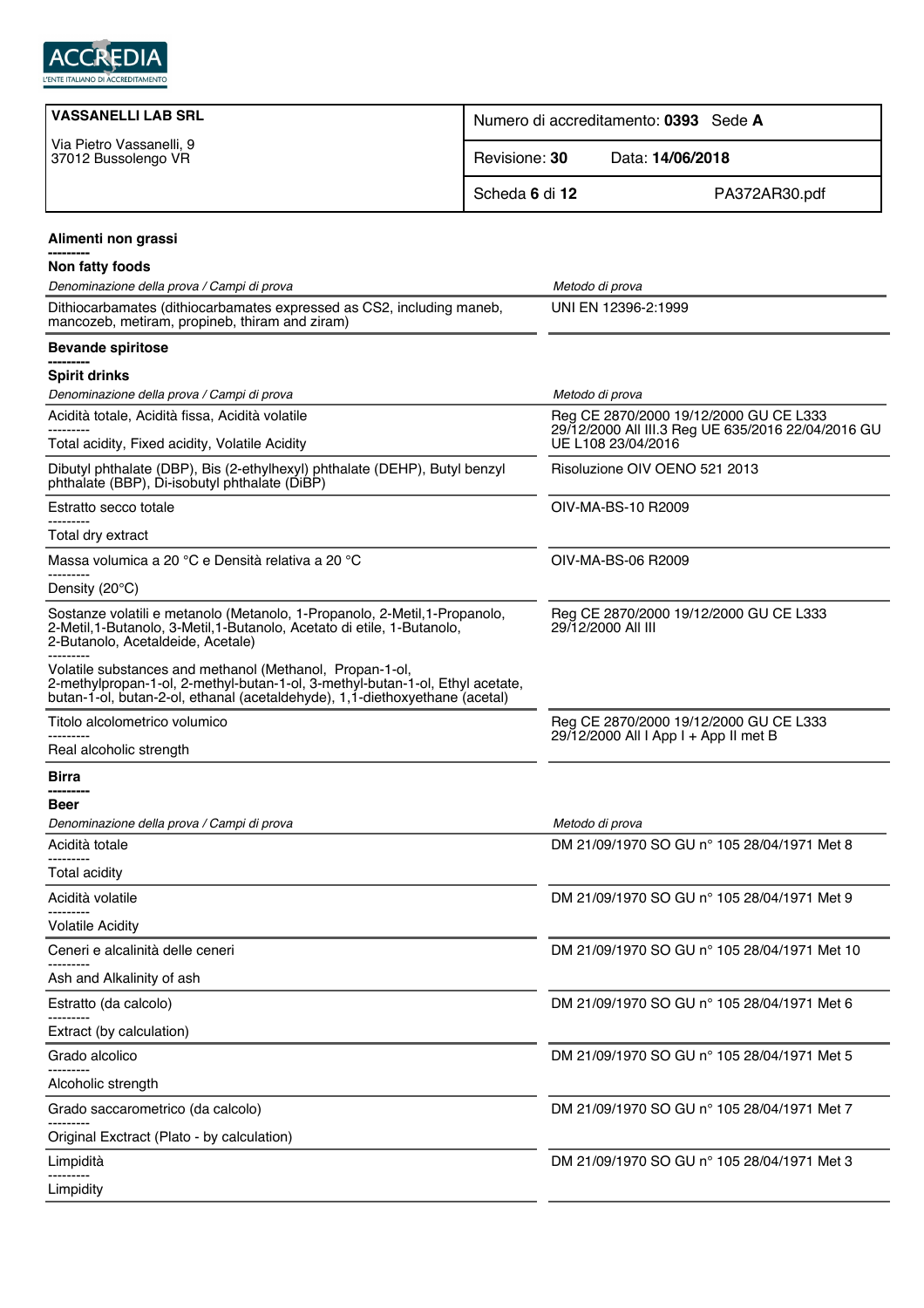

| <b>VASSANELLI LAB SRL</b>                                                                                           | Numero di accreditamento: 0393 Sede A |                                             |               |
|---------------------------------------------------------------------------------------------------------------------|---------------------------------------|---------------------------------------------|---------------|
| Via Pietro Vassanelli, 9<br>37012 Bussolengo VR                                                                     | Revisione: 30                         | Data: 14/06/2018                            |               |
|                                                                                                                     | Scheda 7 di 12                        |                                             | PA372AR30.pdf |
| Peso specifico a 20° C                                                                                              |                                       | DM 21/09/1970 SO GU n° 105 28/04/1971 Met 4 |               |
| Specific gravity at 20°C                                                                                            |                                       |                                             |               |
| Cereali, frutti in guscio e prodotti derivati                                                                       |                                       |                                             |               |
| Cereal, Nuts and by products.                                                                                       |                                       |                                             |               |
| Denominazione della prova / Campi di prova                                                                          |                                       | Metodo di prova                             |               |
| Aflatossina B1, Aflatossina B2, Aflatossina G1, Aflatossina G2,<br>Aflatossine totali (B1, B2, G1, G2) (da calcolo) |                                       | UNI EN ISO 16050:2011                       |               |
| Aflatoxin B1, Aflatoxin B2, Aflatoxin G1, Aflatoxin G2, Aflatoxins sum (B1, B2,<br>G1, G2), (by calculation)        |                                       |                                             |               |
| Mosti concentrati rettificati                                                                                       |                                       |                                             |               |
| <b>Rectified concentrated</b><br>grape must                                                                         |                                       |                                             |               |
| Denominazione della prova / Campi di prova                                                                          |                                       | Metodo di prova                             |               |
| Acidità totale                                                                                                      |                                       | OIV-MA-F1-05 R2011                          |               |
| <b>Total acidity</b>                                                                                                |                                       |                                             |               |
| Anidride solforosa totale                                                                                           |                                       | OIV-MA-F1-07 R2011                          |               |
| Total sulphur dioxide                                                                                               |                                       |                                             |               |
| Caratteristiche cromatiche                                                                                          |                                       | OIV-MA-F1-08 R2011                          |               |
| Chromatic properties                                                                                                |                                       |                                             |               |
| Cationi totali                                                                                                      |                                       | OIV-MA-F1-09 R2012                          |               |
| Total cations                                                                                                       |                                       |                                             |               |
| Conduttività<br>--------                                                                                            |                                       | OIV-MA-F1-01 R2011                          |               |
| Conductivity                                                                                                        |                                       |                                             |               |
| Idrossimetilfurfurale                                                                                               |                                       | OIV-MA-F1-02 R2011                          |               |
| Hydroxymethylfurfural (HMF)                                                                                         |                                       |                                             |               |
| Indice di Folin-Ciocalteu                                                                                           |                                       | OIV-MA-F1-13 R2015                          |               |
| Folin-Ciocalteu Index (IFC)                                                                                         |                                       |                                             |               |
| Meso-inositolo, Scillo-inositolo, Saccarosio                                                                        |                                       | OIV-MA-F1-12 R2015                          |               |
| Meso-inositol, Scyllo-inositol, Sucrose                                                                             |                                       |                                             |               |
| pH                                                                                                                  |                                       | OIV-MA-F1-06 R2011                          |               |
| Mosti concentrati, Mosti concentrati rettificati                                                                    |                                       |                                             |               |
| Concentrated<br>grape must, Rectified concentrated<br>grape must                                                    |                                       |                                             |               |
| Denominazione della prova / Campi di prova                                                                          |                                       | Metodo di prova                             |               |
| Titolo alcolometrico volumico effettivo                                                                             |                                       | OIV-MA-F1-03 R2011                          |               |
| Acquired alcoholic strength                                                                                         |                                       |                                             |               |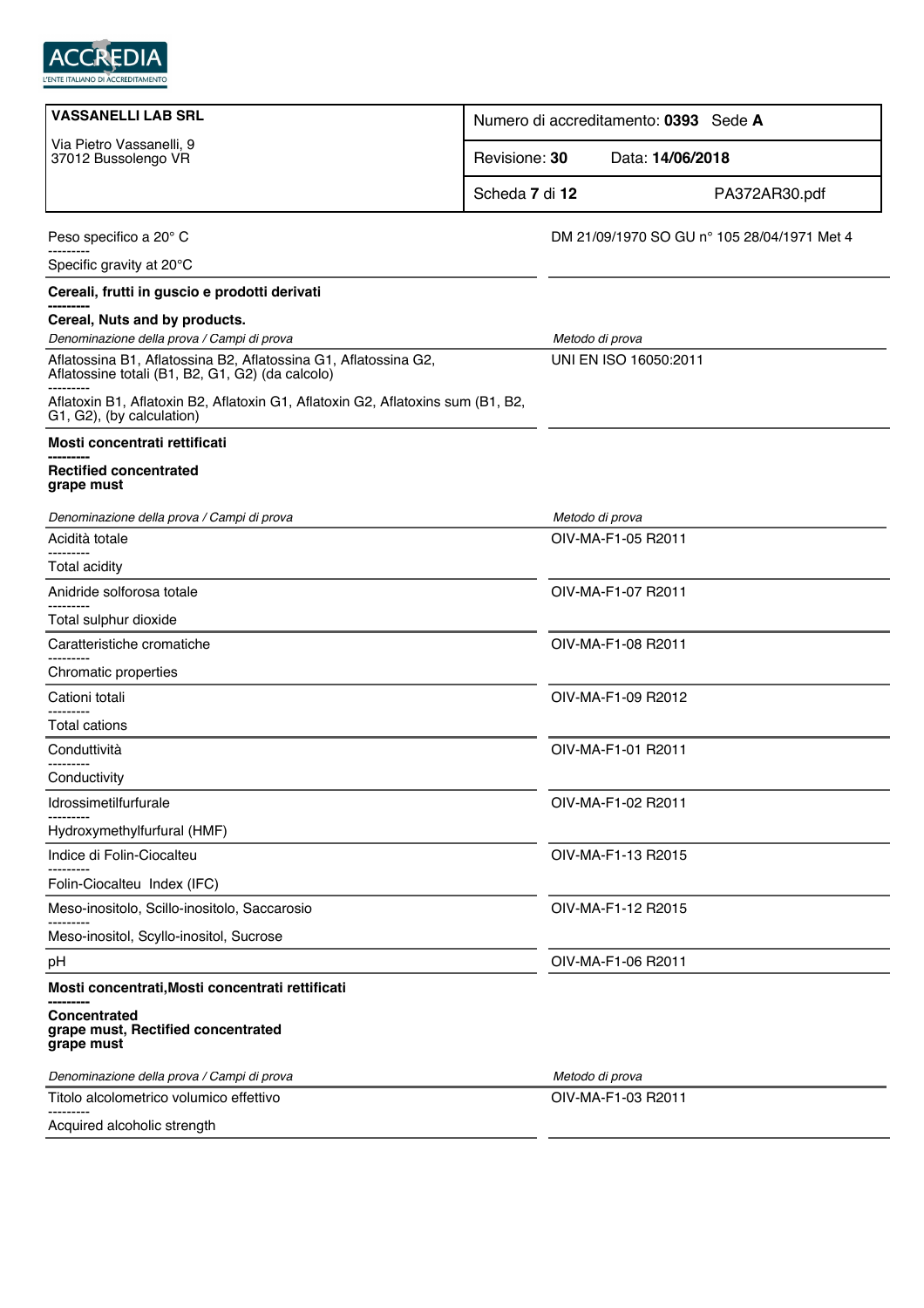

| <b>VASSANELLI LAB SRL</b>                                                                                                                                                                     | Numero di accreditamento: 0393 Sede A |                                                                                            |
|-----------------------------------------------------------------------------------------------------------------------------------------------------------------------------------------------|---------------------------------------|--------------------------------------------------------------------------------------------|
| Via Pietro Vassanelli, 9<br>37012 Bussolengo VR                                                                                                                                               | Revisione: 30                         | Data: 14/06/2018                                                                           |
|                                                                                                                                                                                               | Scheda 8 di 12                        | PA372AR30.pdf                                                                              |
| Mosti, Mosti concentrati, Mosti concentrati rettificati                                                                                                                                       |                                       |                                                                                            |
| Grape must, Concentrated grape<br>must, Rectified concentrated<br>grape must                                                                                                                  |                                       |                                                                                            |
| Denominazione della prova / Campi di prova                                                                                                                                                    |                                       | Metodo di prova                                                                            |
| Tenore zuccherino (Grado rifrattometrico Brix)                                                                                                                                                |                                       | OIV-MA-AS2-02 R2012                                                                        |
| Sugar concentration (Refractive index at 20°C)                                                                                                                                                |                                       |                                                                                            |
| Oli d'oliva                                                                                                                                                                                   |                                       |                                                                                            |
| Olive oils                                                                                                                                                                                    |                                       |                                                                                            |
| Denominazione della prova / Campi di prova                                                                                                                                                    |                                       | Metodo di prova                                                                            |
| Acidità<br>---------                                                                                                                                                                          |                                       | Reg CEE 2568/1991 11/07/1991 GU CEE<br>L248 05/09/1991 All II                              |
| Acidity                                                                                                                                                                                       |                                       | Reg UE 1227/2016 27/07/2016 GU UE L202/7<br>28/07/2016 All I                               |
| Analisi spettrofotometrica nell'ultravioletto                                                                                                                                                 |                                       | Reg CEE 2568/1991 11/07/1991 GU CEE<br>L248 05/09/1991 All IX                              |
| Spectrophotometric investigation in the ultraviolet                                                                                                                                           |                                       | Reg UE 1833/2015 12/10/2015 GU UE L266/29<br>13/10/2015 All III                            |
| Esteri metilici degli acidi grassi                                                                                                                                                            |                                       | Reg CEE 2568/1991 11/07/1991 GU CEE L248                                                   |
| Fatty acid methyl esters                                                                                                                                                                      |                                       | 05/09/1991 All X Reg UE 1833/2015 12/10/2015 GU<br>UE L266/29 13/10/2015 All IV            |
| Numero di perossidi                                                                                                                                                                           |                                       | Reg CEE 2568/1991 11/07/1991 GU CEE L248<br>05/09/1991 All III REG UE 1748/2016 GU CE L273 |
| Peroxide value                                                                                                                                                                                |                                       | 08/10/2016 All I                                                                           |
| Vegetali e Prodotti vegetali                                                                                                                                                                  |                                       |                                                                                            |
| <b>Plants and plants products</b>                                                                                                                                                             |                                       |                                                                                            |
| Denominazione della prova / Campi di prova                                                                                                                                                    |                                       | Metodo di prova<br>UNI EN 12014-2:1998                                                     |
| Nitrati, Nitriti, Bromuri                                                                                                                                                                     |                                       |                                                                                            |
| Nitrates, Nitrites, Bromides                                                                                                                                                                  |                                       |                                                                                            |
| Vini                                                                                                                                                                                          |                                       |                                                                                            |
| Wines<br>Denominazione della prova / Campi di prova                                                                                                                                           |                                       | Metodo di prova                                                                            |
| 1,2-Propandiolo, 1,3-Propandiolo, Etilenglicole, Dietilenglicole                                                                                                                              |                                       | POP_050 rev. 3 2018                                                                        |
| 1,2-Propanediol, 1,3-Propanediol, Ethylen glycole, Diethylen glycole<br>(1,2-Propandiolo (>2,0 mg/l), 1,3-Propandiolo (>0,5 mg/l), Etilenglicole (>0,5<br>mg/l), Dietilenglicole (>0,5 mg/l)) |                                       |                                                                                            |
| 3-metossipropano-1,2-dioli e gliceroli ciclici (3-metossi-1,2-propandiolo e<br>diglicerine cicliche)                                                                                          |                                       | OIV-MA-AS315-15 R2007                                                                      |
| 3-methoxypropane-1,2-diol and cyclic glycerols (3-methoxypropane-1,2-diol<br>cyclic diglycerols)                                                                                              |                                       |                                                                                            |
| Acido metatartarico                                                                                                                                                                           |                                       | OIV-MA-AS313-21 R2007                                                                      |
| Metatartaric acid                                                                                                                                                                             |                                       |                                                                                            |
| Acido Shikimico                                                                                                                                                                               |                                       | OIV-MA-AS313-17 R2004                                                                      |
| Shikimic acid                                                                                                                                                                                 |                                       |                                                                                            |
| Alcalinità delle ceneri                                                                                                                                                                       |                                       | OIV-MA-AS2-05 R2009                                                                        |
| Alkalinity of ash                                                                                                                                                                             |                                       |                                                                                            |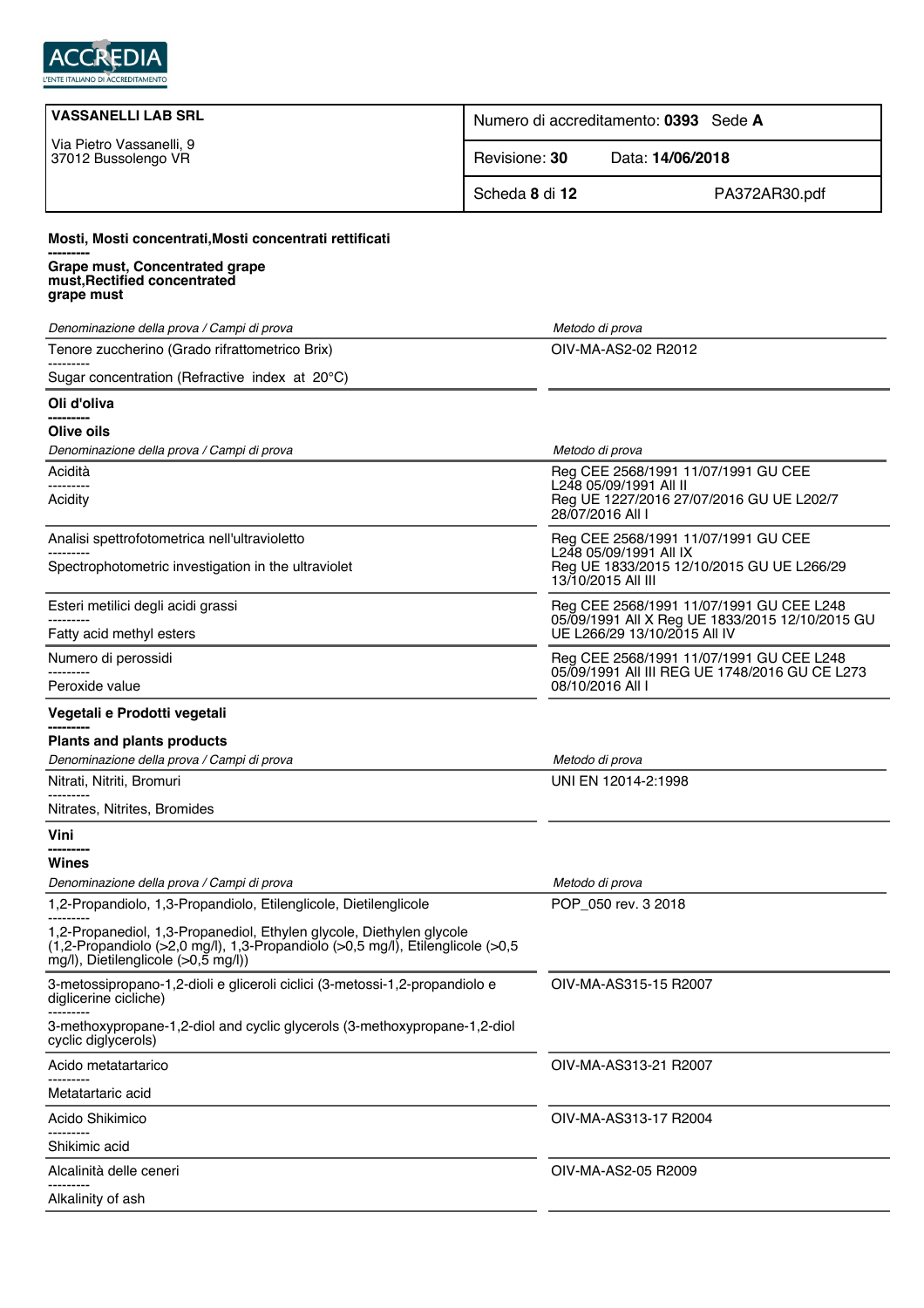

| <b>VASSANELLI LAB SRL</b>                                                                                                                                                                                                                                                                                    | Numero di accreditamento: 0393 Sede A |  |
|--------------------------------------------------------------------------------------------------------------------------------------------------------------------------------------------------------------------------------------------------------------------------------------------------------------|---------------------------------------|--|
| Via Pietro Vassanelli, 9<br>37012 Bussolengo VR                                                                                                                                                                                                                                                              | Revisione: 30<br>Data: 14/06/2018     |  |
|                                                                                                                                                                                                                                                                                                              | Scheda 9 di 12<br>PA372AR30.pdf       |  |
| Allergeni: Caseina, Ovoalbumina                                                                                                                                                                                                                                                                              | OIV-MA-AS315-23 R2012                 |  |
| Allergens: Casein, Ovalbumin                                                                                                                                                                                                                                                                                 |                                       |  |
| Alluminio, Bario, Calcio, Ferro, Magnesio, Manganese, Potassio, Rame,<br>Sodio, Stronzio, Zinco                                                                                                                                                                                                              | OIV-MA-AS322-13 R2013                 |  |
| Aluminium, Barium, Calcium, Iron, Magnesium, Manganese, Potassium,<br>Copper, Sodium, Strontium, Zinc                                                                                                                                                                                                        |                                       |  |
| Anidride carbonica<br>---------                                                                                                                                                                                                                                                                              | OIV-MA-AS314-01 R2006                 |  |
| Carbone Dioxide                                                                                                                                                                                                                                                                                              |                                       |  |
| Carbammato di etile                                                                                                                                                                                                                                                                                          | OIV-MA-AS315-04 R2009                 |  |
| <b>Ethyl Carbamate</b>                                                                                                                                                                                                                                                                                       |                                       |  |
| Ceneri<br>---------                                                                                                                                                                                                                                                                                          | OIV-MA-AS2-04 R2009                   |  |
| Ash                                                                                                                                                                                                                                                                                                          |                                       |  |
| Derivati cianici                                                                                                                                                                                                                                                                                             | OIV-MA-AS315-06 R2009                 |  |
| <b>Cyanide Derivatives</b>                                                                                                                                                                                                                                                                                   |                                       |  |
| Dimethyl phthalate (DMP), Dibutyl phthalate (DBP), Bis (2-ethylhexyl)<br>phthalate (DEHP), Butyl benzyl phthalate (BBP), Di-isononyl phthalate (DINP),<br>Di-isodecyl phthalate (DIDP), Dicyclohexyl phthalate (DCHP), Diethyl<br>phthalate (DEP), Di-isobutyl phthalate (DiBP), Di-n-octyl phthalate (DnOP) | OIV-MA-AS323-10 2013                  |  |
| Indice di Folin-Ciocalteu                                                                                                                                                                                                                                                                                    | OIV-MA-AS2-10 R2009                   |  |
| Folin-Ciocalteu Index                                                                                                                                                                                                                                                                                        |                                       |  |
| Lisozima                                                                                                                                                                                                                                                                                                     | OIV-MA-AS315-14 R2007                 |  |
| -------<br>Lysozyme                                                                                                                                                                                                                                                                                          |                                       |  |
| Metanolo                                                                                                                                                                                                                                                                                                     | OIV-MA-AS315-27 2016                  |  |
| ---------<br>Mehanol                                                                                                                                                                                                                                                                                         |                                       |  |
| Piombo                                                                                                                                                                                                                                                                                                       | OIV-MA-AS322-12 R2006                 |  |
| Lead                                                                                                                                                                                                                                                                                                         |                                       |  |
| Solfati, Fosfati e Cloruri                                                                                                                                                                                                                                                                                   | OIV-MA-AS313-16 R2004                 |  |
| Sulphate, Phosphate and Chloride                                                                                                                                                                                                                                                                             |                                       |  |
| Sovrapressione                                                                                                                                                                                                                                                                                               | OIV-MA-AS314-02 R2003                 |  |
| Overpressure measurement                                                                                                                                                                                                                                                                                     |                                       |  |
| Vini bianchi                                                                                                                                                                                                                                                                                                 |                                       |  |
| White wines                                                                                                                                                                                                                                                                                                  |                                       |  |
| Denominazione della prova / Campi di prova                                                                                                                                                                                                                                                                   | Metodo di prova                       |  |
| Carbossimetilcellulosa (CMC)                                                                                                                                                                                                                                                                                 | OIV-MA-AS315-22 R2010                 |  |
| Carboxymethyl cellulose (CMC)                                                                                                                                                                                                                                                                                |                                       |  |
| Vini, Mosti                                                                                                                                                                                                                                                                                                  |                                       |  |
| Wine, Grape must                                                                                                                                                                                                                                                                                             |                                       |  |
| Denominazione della prova / Campi di prova                                                                                                                                                                                                                                                                   | Metodo di prova                       |  |
| Acidità fissa<br>                                                                                                                                                                                                                                                                                            | OIV-MA-AS313-03 R2009                 |  |
| <b>Fixed acidity</b>                                                                                                                                                                                                                                                                                         |                                       |  |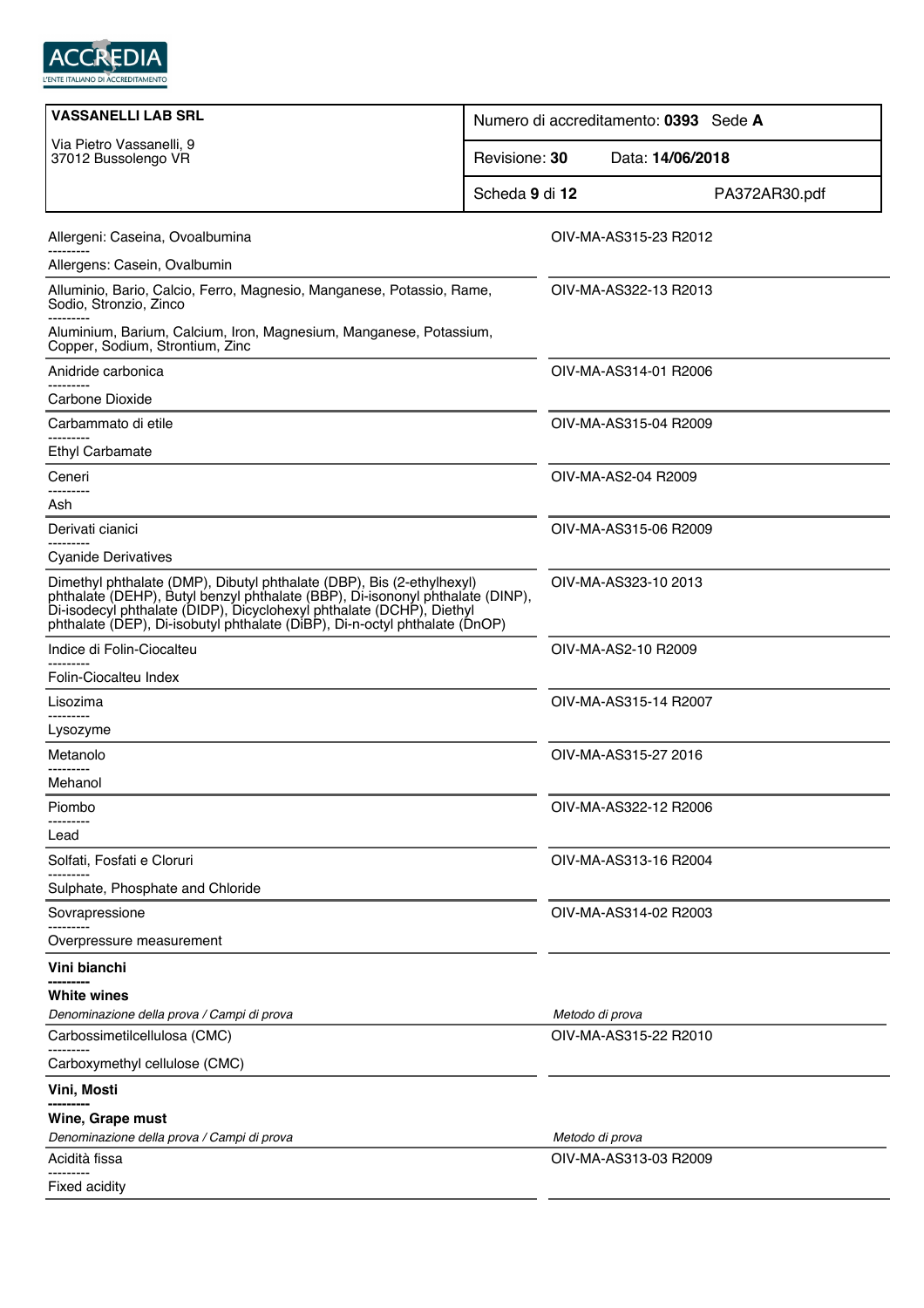

| <b>VASSANELLI LAB SRL</b>                                                                                                                                                                                                                                                                                                                                                                                                                                                                                                                                                                                                                                                                                                     | Numero di accreditamento: 0393 Sede A                                    |  |
|-------------------------------------------------------------------------------------------------------------------------------------------------------------------------------------------------------------------------------------------------------------------------------------------------------------------------------------------------------------------------------------------------------------------------------------------------------------------------------------------------------------------------------------------------------------------------------------------------------------------------------------------------------------------------------------------------------------------------------|--------------------------------------------------------------------------|--|
| Via Pietro Vassanelli, 9<br>37012 Bussolengo VR                                                                                                                                                                                                                                                                                                                                                                                                                                                                                                                                                                                                                                                                               | Revisione: 30<br>Data: 14/06/2018                                        |  |
|                                                                                                                                                                                                                                                                                                                                                                                                                                                                                                                                                                                                                                                                                                                               | Scheda 10 di 12<br>PA372AR30.pdf                                         |  |
| Acidità totale                                                                                                                                                                                                                                                                                                                                                                                                                                                                                                                                                                                                                                                                                                                | OIV-MA-AS313-01 R2015                                                    |  |
| Total acidity                                                                                                                                                                                                                                                                                                                                                                                                                                                                                                                                                                                                                                                                                                                 |                                                                          |  |
| Acidità volatile                                                                                                                                                                                                                                                                                                                                                                                                                                                                                                                                                                                                                                                                                                              | OIV-MA-AS313-02 R2015                                                    |  |
| <b>Volatile Acidity</b>                                                                                                                                                                                                                                                                                                                                                                                                                                                                                                                                                                                                                                                                                                       |                                                                          |  |
| Acidità volatile (distillazione)                                                                                                                                                                                                                                                                                                                                                                                                                                                                                                                                                                                                                                                                                              | POP_161 rev. 3 2017                                                      |  |
| Volatile Acidity (distillation) (Acidità volatile (distillazione) (>0,02 g/l))                                                                                                                                                                                                                                                                                                                                                                                                                                                                                                                                                                                                                                                |                                                                          |  |
| Acido malico, Acido lattico, Acido citrico, Acido tartarico, Acido acetico,<br>Glicerina                                                                                                                                                                                                                                                                                                                                                                                                                                                                                                                                                                                                                                      | OIV-MA-AS313-04 R2009                                                    |  |
| Malic acid, Lactic acid, Tartaric acid, Acetic acid, Glycerol                                                                                                                                                                                                                                                                                                                                                                                                                                                                                                                                                                                                                                                                 |                                                                          |  |
| Acido sorbico                                                                                                                                                                                                                                                                                                                                                                                                                                                                                                                                                                                                                                                                                                                 | OIV-MA-AS313-20 R2006                                                    |  |
| Sorbic acid                                                                                                                                                                                                                                                                                                                                                                                                                                                                                                                                                                                                                                                                                                                   |                                                                          |  |
| Ammine biogene: Cadaverina, Istamina, Putrescina, Tiramina                                                                                                                                                                                                                                                                                                                                                                                                                                                                                                                                                                                                                                                                    | OIV-MA-AS315-18 R2009                                                    |  |
| Biogenic amines: Cadaverine, Histamine, Putrescine, Tyramine                                                                                                                                                                                                                                                                                                                                                                                                                                                                                                                                                                                                                                                                  |                                                                          |  |
| Anidride solforosa libera, anidride solforosa totale                                                                                                                                                                                                                                                                                                                                                                                                                                                                                                                                                                                                                                                                          | OIV-MA-AS323-04A R2012, OIV-MA-AS323-04B<br>R2009, OIV-MA-AS323-05 R2009 |  |
| Free Sulfur Dioxide, Total Sulfur Dioxide                                                                                                                                                                                                                                                                                                                                                                                                                                                                                                                                                                                                                                                                                     |                                                                          |  |
| Anidride solforosa libera, anidride solforosa totale (distillazione)                                                                                                                                                                                                                                                                                                                                                                                                                                                                                                                                                                                                                                                          | POP_156 rev. 3 2017                                                      |  |
| Free Sulfur Dioxide, Total Sulfur Dioxide (distillation) (Anidride solforosa libera<br>(>1 mg/l), anidride solforosa totale (>2 mg/l))                                                                                                                                                                                                                                                                                                                                                                                                                                                                                                                                                                                        |                                                                          |  |
| Densità relativa, Titolo alcolometrico volumico effettivo, Zuccheri riduttori,<br>Titolo alcolometrico volumico totale (da calcolo), Estratto secco totale (da<br>calcolo), Estratto secco ridotto (da calcolo), Estratto non riduttore (da calcolo),<br>Acidità totale, Acidità volatile, pH (metodo automatizzato)                                                                                                                                                                                                                                                                                                                                                                                                          | POP_155 rev. 4 2017                                                      |  |
| Specific gravity at 20°C, Actual alcoholic strength by volume, Reducing<br>sugars, Total alcoholic strength by volume (calculation), Total dry extract (by<br>calculation), Reduced extract (by calculation), Sugar free extract (by<br>calculation), Total acidity, Volatile acidity, pH (automated method) (Densità<br>relativa (0,989 -1,006 a 20°C), Titolo alcolometrico volumico effettivo (8,4 -<br>17,5 %vol), Zuccheri riduttori (1,2 - 20,0 g/l), Titolo alcolometrico volumico<br>totale (calcolo %vol), Estratto secco totale (calcolo g/l), Estratto secco ridotto<br>(calcolo g/l), Estratto non riduttore (calcolo g/l), Acidità totale (3,7 - 11,2 g/l),<br>Àcidità volatile (0,1 - 1,2 g/l), pH (3,0 - 4,0)) |                                                                          |  |
| Diglucoside malvosidico (Ibridi Produttori Diretti) (qualitativo)                                                                                                                                                                                                                                                                                                                                                                                                                                                                                                                                                                                                                                                             | OIV-MA-AS315-03 R2009                                                    |  |
| Malvidin diglucoside (qualitative)                                                                                                                                                                                                                                                                                                                                                                                                                                                                                                                                                                                                                                                                                            |                                                                          |  |
| Estratto ridotto, Estratto non riduttore (da calcolo)                                                                                                                                                                                                                                                                                                                                                                                                                                                                                                                                                                                                                                                                         | OIV-MA-AS2-03B R2012 + OIV-MA-AS311-01A:                                 |  |
| Reduced extract, Sugar free extraxt (by calculation)                                                                                                                                                                                                                                                                                                                                                                                                                                                                                                                                                                                                                                                                          | R <sub>2009</sub>                                                        |  |
| Estratto ridotto, Estratto non riduttore (da calcolo)                                                                                                                                                                                                                                                                                                                                                                                                                                                                                                                                                                                                                                                                         | OIV-MA-AS2-03B R2012 + OIV-MA-AS311-02 :                                 |  |
| Reduced extract, Sugar free extraxt (by calculation)                                                                                                                                                                                                                                                                                                                                                                                                                                                                                                                                                                                                                                                                          | R2009                                                                    |  |
| Estratto ridotto, Estratto non riduttore (da calcolo)                                                                                                                                                                                                                                                                                                                                                                                                                                                                                                                                                                                                                                                                         | OIV-MA-AS2-03B R2012 + OIV-MA-AS311-03 :                                 |  |
| Reduced extract, Sugar free extraxt (by calculation)                                                                                                                                                                                                                                                                                                                                                                                                                                                                                                                                                                                                                                                                          | R <sub>2003</sub>                                                        |  |
| Estratto secco totale                                                                                                                                                                                                                                                                                                                                                                                                                                                                                                                                                                                                                                                                                                         | OIV-MA-AS2-03B R2012                                                     |  |
| Total dry matter                                                                                                                                                                                                                                                                                                                                                                                                                                                                                                                                                                                                                                                                                                              |                                                                          |  |
| Ferro                                                                                                                                                                                                                                                                                                                                                                                                                                                                                                                                                                                                                                                                                                                         | OIV-MA-AS322-05A R2009                                                   |  |
| .<br>Iron                                                                                                                                                                                                                                                                                                                                                                                                                                                                                                                                                                                                                                                                                                                     |                                                                          |  |
|                                                                                                                                                                                                                                                                                                                                                                                                                                                                                                                                                                                                                                                                                                                               |                                                                          |  |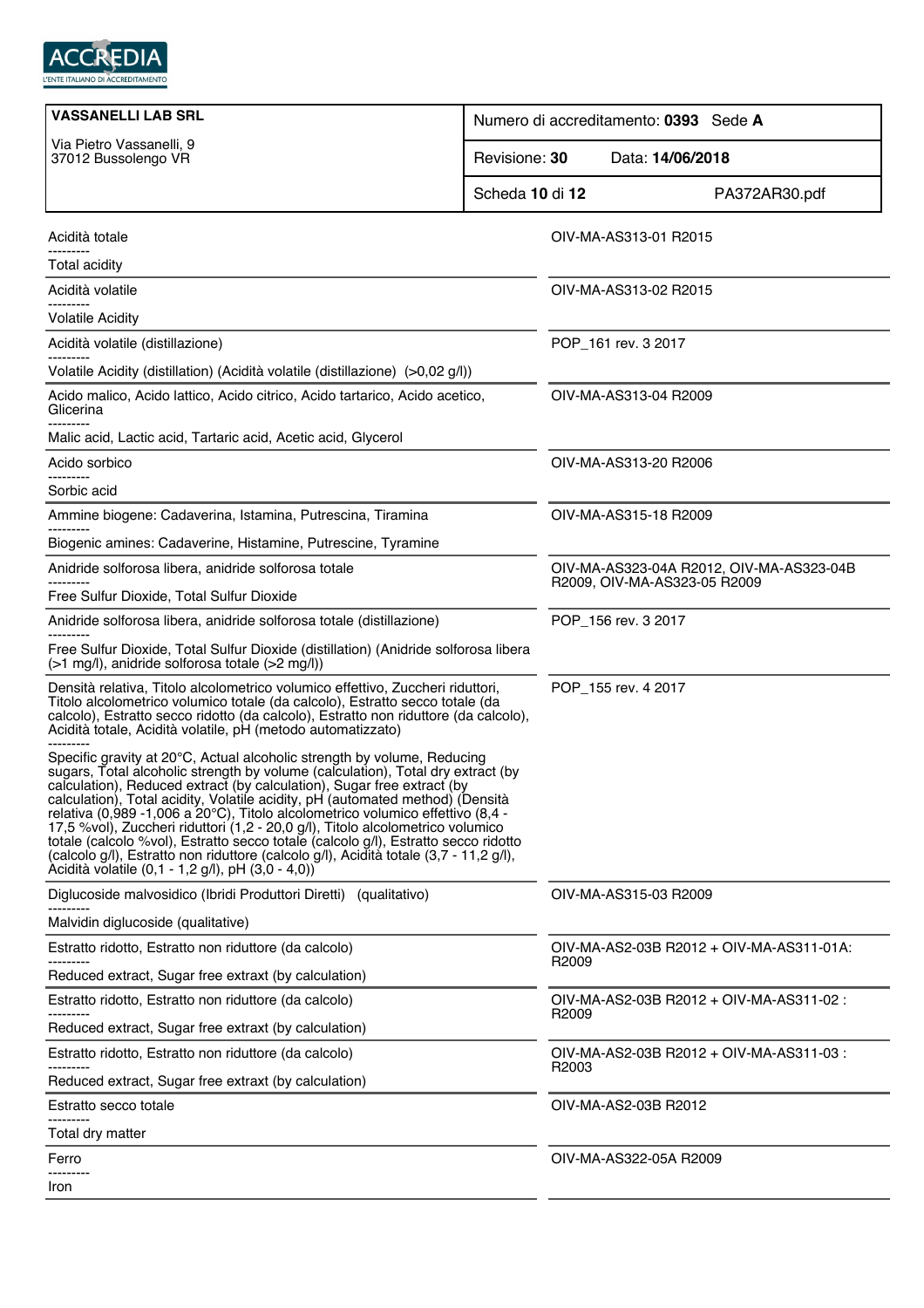

| <b>VASSANELLI LAB SRL</b>                                                                                                                                                                                                                                                                                |                                   | Numero di accreditamento: 0393 Sede A                     |                                                    |  |
|----------------------------------------------------------------------------------------------------------------------------------------------------------------------------------------------------------------------------------------------------------------------------------------------------------|-----------------------------------|-----------------------------------------------------------|----------------------------------------------------|--|
| Via Pietro Vassanelli, 9<br>37012 Bussolengo VR                                                                                                                                                                                                                                                          | Revisione: 30<br>Data: 14/06/2018 |                                                           |                                                    |  |
|                                                                                                                                                                                                                                                                                                          | Scheda 11 di 12                   |                                                           | PA372AR30.pdf                                      |  |
| Glucosio e Fruttosio                                                                                                                                                                                                                                                                                     |                                   | OIV-MA-AS311-02 R2009                                     |                                                    |  |
| Glucose and Fructose                                                                                                                                                                                                                                                                                     |                                   |                                                           |                                                    |  |
| Lieviti, batteri lattici, batteri acetici (Conta)                                                                                                                                                                                                                                                        |                                   | OIV-MA-AS4-01 R2010                                       |                                                    |  |
| Enumeration of Yeast, Lactic acid bacteria, acetic bacteria                                                                                                                                                                                                                                              |                                   |                                                           |                                                    |  |
| Massa volumica a 20 °C e Densità relativa a 20 °C                                                                                                                                                                                                                                                        |                                   | OIV-MA-AS2-01A R2012 p.to 5                               |                                                    |  |
| Density at 20 $\degree$ C and specific gravity at 20 $\degree$ C                                                                                                                                                                                                                                         |                                   |                                                           |                                                    |  |
| Metanolo                                                                                                                                                                                                                                                                                                 |                                   | OIV-MA-AS312-03A R2015                                    |                                                    |  |
| Methanol                                                                                                                                                                                                                                                                                                 |                                   |                                                           |                                                    |  |
| pH                                                                                                                                                                                                                                                                                                       |                                   | OIV-MA-AS313-15 R2011                                     |                                                    |  |
| Rame                                                                                                                                                                                                                                                                                                     |                                   | OIV-MA-AS322-06 R2009                                     |                                                    |  |
| ---------<br>Copper                                                                                                                                                                                                                                                                                      |                                   |                                                           |                                                    |  |
| Saggio di stabilità (qualitativo)                                                                                                                                                                                                                                                                        |                                   |                                                           | DM 12/03/1986 SO GU nº 161 14/07/1986 All p.to III |  |
| Stability test (qualitative)                                                                                                                                                                                                                                                                             | par 3.3                           |                                                           |                                                    |  |
| Sostanze riducenti                                                                                                                                                                                                                                                                                       |                                   | OIV-MA-AS311-01A R2009                                    |                                                    |  |
| Reducing substances                                                                                                                                                                                                                                                                                      |                                   |                                                           |                                                    |  |
| Titolo alcolometrico volumico effettivo, Titolo alcolometrico volumico<br>potenziale (da calcolo), Titolo alcolometrico volumico totale (da calcolo), Titolo<br>alcolometrico massico effettivo, Titolo alcometrico massico potenziale (da<br>calcolo), Titolo alcolometrico massico totale (da calcolo) |                                   | OIV-MA-AS312-01A R2016 All. 4B +<br>OIV-MA-AS311-02 R2009 |                                                    |  |
| Actual alcoholic strength by volume, Potential alcoholic strength by volume<br>(calculation), Total alcoholic strength by volume (calculation), Actual alcoholic<br>strength by mass, Potential alcoholic strength by mass (calculation), Total<br>alcoholic strength by mass (calculation)              |                                   |                                                           |                                                    |  |
| Zuccheri: fruttosio, glucosio, saccarosio e glicerolo                                                                                                                                                                                                                                                    |                                   | OIV-MA-AS311-03 R2016                                     |                                                    |  |
| Sugars: fructose, glucose, sucrose and glycerol                                                                                                                                                                                                                                                          |                                   |                                                           |                                                    |  |
| Vini, Mosti, Mosti concentrati                                                                                                                                                                                                                                                                           |                                   |                                                           |                                                    |  |
| Wine, Grape must, Concentrated grape must                                                                                                                                                                                                                                                                |                                   |                                                           |                                                    |  |
| Denominazione della prova / Campi di prova                                                                                                                                                                                                                                                               |                                   | Metodo di prova                                           |                                                    |  |
| Caratteristiche cromatiche                                                                                                                                                                                                                                                                               |                                   | OIV-MA-AS2-07B R2009                                      |                                                    |  |
| <b>Chromatic Characteristics</b>                                                                                                                                                                                                                                                                         |                                   |                                                           |                                                    |  |
| Vini, Mosti, Mosti concentrati, Mosti concentrati rettificati                                                                                                                                                                                                                                            |                                   |                                                           |                                                    |  |
| Wine, Grape must, Concentrated grape must, Rectified concentrated<br>grape must                                                                                                                                                                                                                          |                                   |                                                           |                                                    |  |
| Denominazione della prova / Campi di prova                                                                                                                                                                                                                                                               |                                   | Metodo di prova                                           |                                                    |  |
| Ocratossina A                                                                                                                                                                                                                                                                                            |                                   | OIV-MA-AS315-10 R2011                                     |                                                    |  |
| Ochratoxin A                                                                                                                                                                                                                                                                                             |                                   |                                                           |                                                    |  |
| Vini, Mosti, Sottoprodotti del sughero                                                                                                                                                                                                                                                                   |                                   |                                                           |                                                    |  |
| Wine, Grape must, Cork by-products                                                                                                                                                                                                                                                                       |                                   |                                                           |                                                    |  |
| Denominazione della prova / Campi di prova                                                                                                                                                                                                                                                               |                                   | Metodo di prova                                           |                                                    |  |